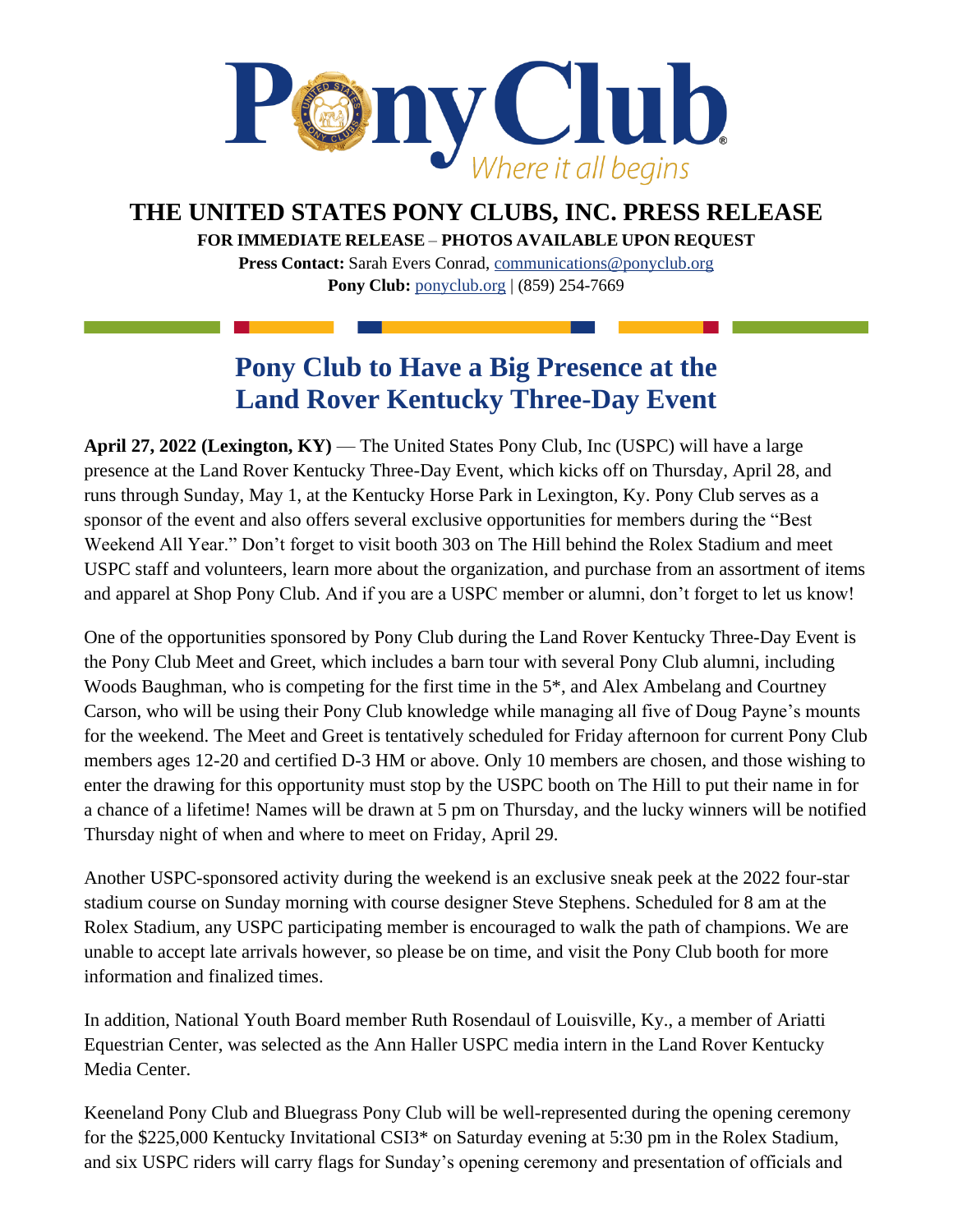flags before the official CCI4\* Jumping test kicks off in the Rolex Stadium. All flag riders will be outfitted courtesy of Kerrits, the official apparel sponsor of USPC.

Pony Club connections can be found in every aspect of the event—from competitors, stewards, volunteers, coaches, spectators, and demonstration riders, all who show that Pony Club really is where it all begins. The following competitors at the Land Rover Kentucky Three-Day Event have been or are currently members of USPC:

## **CCI5\***

- Doug Payne
- Alexandra Knowles
- Lauren Nicholson
- **Example 1** Jessica Phoenix
- Hannah Sue Burnett
- Elisabeth Halliday-Sharp
- Hawley Bennett-Awad
- Phillip Dutton
- Booli Selmayr
- Woods Baughman
- Alexandra MacLeod
- **EXECUTE:** Ariel Grald
- Ashlynn Meuchel
- Colleen Rutledge
- Zoe Crawford
- Hallie Coon
- Boyd Martin
- Bobby Meyerhoff
- Megan O'Donoghue
- **•** Lexi Scovil
- Sydney Elliott
- Marc Grandia
- Bruce "Buck" Davidson, Jr.

## **CCI4\***

- Phillip Dutton
- Doug Payne
- Ellen Doughty-Hume
- Alexandra Baugh
- Sophie Click
- Meaghan Marinovich-Burdick
- Ryleigh Leavitt
- Bobby Meyerhoff
- Missy Miller
- Heather Gillette
- Jessica Phoenix
- $\blacksquare$  Sara Kozumplik
- Bruce "Buck" Davidson, Jr.